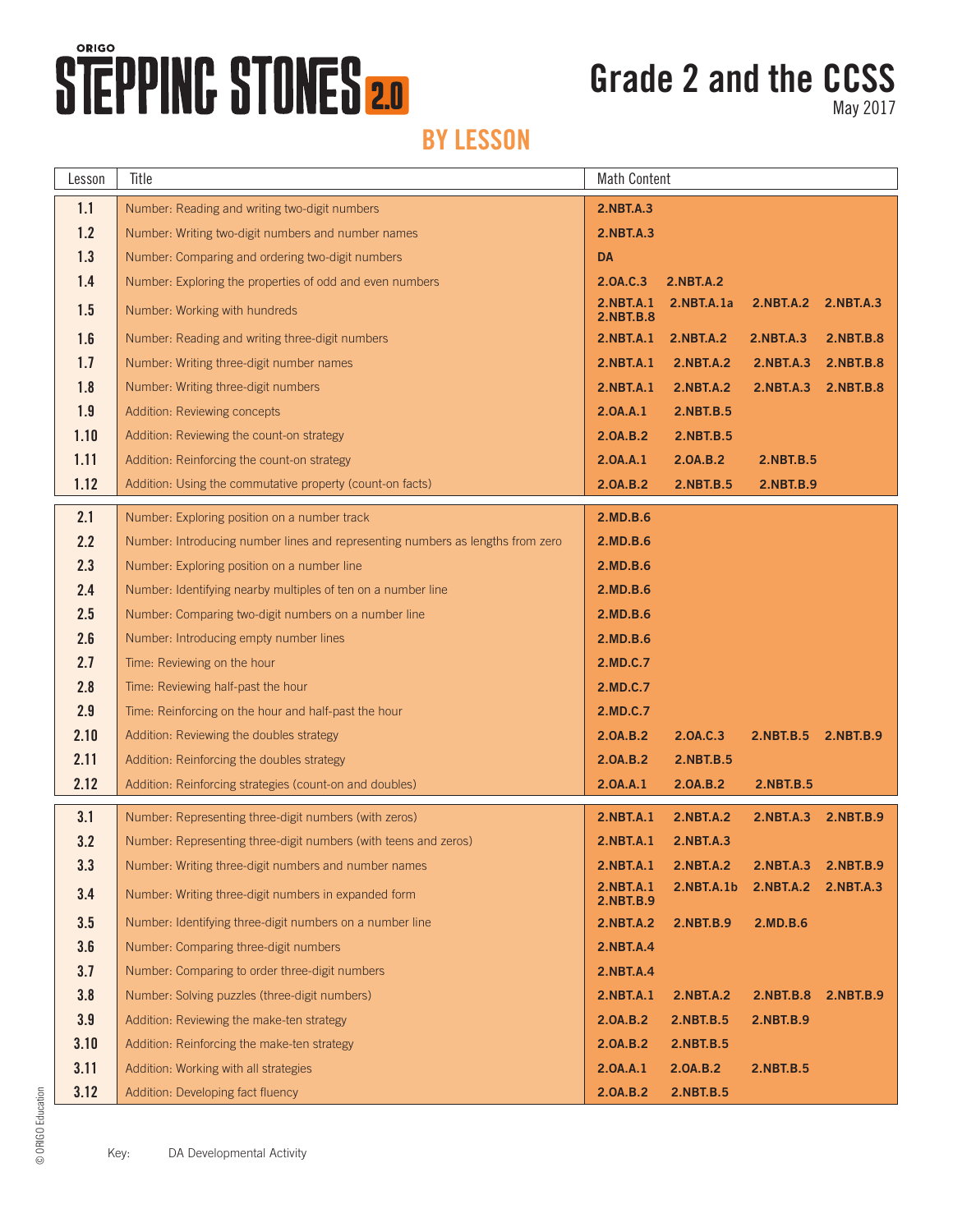# **STEPPINC STONES 2.0**

### **Grade 2 and the CCSS**

May 2017

| Lesson  | Title                                                                  | <b>Math Content</b> |                     |           |                  |
|---------|------------------------------------------------------------------------|---------------------|---------------------|-----------|------------------|
| 4.1     | Subtraction: Reviewing concepts                                        | 2.0A.A.1            | 2.NBT.B.5           |           |                  |
| 4.2     | Subtraction: Reviewing the count-back strategy                         | 2.0A.B.2            | 2.NBT.B.5           |           |                  |
| 4.3     | Subtraction: Reviewing the think-addition strategy (count-on facts)    | 2.0A.B.2            | 2.NBT.B.5           | 2.NBT.B.9 |                  |
| 4.4     | Subtraction: Reinforcing the think-addition strategy (count-on facts)  | 2.0A.A.1            | 2.0A.B.2            | 2.NBT.B.5 | <b>2.NBT.B.9</b> |
| 4.5     | Subtraction: Writing fact families (count-on facts)                    | 2.NBT.B.5           |                     |           |                  |
| 4.6     | Length: Measuring with uniform non-standard units                      | DA                  |                     |           |                  |
| 4.7     | Length: Introducing inches                                             | 2.MD.A.1            | 2.MD.A.3            |           |                  |
| 4.8     | Length: Measuring in inches                                            | 2.MD.A.1            | 2.MD.A.4            |           |                  |
| 4.9     | Length: Introducing feet                                               | 2.MD.A.1            | 2.MD.A.3            |           |                  |
| 4.10    | Length: Working with feet and inches                                   | 2.0A.A.1            | 2.MD.A.1            | 2.MD.B.5  |                  |
| 4.11    | Length: Introducing yards                                              | 2.MD.A.1            | 2.MD.A.3            |           |                  |
| 4.12    | Length: Working with customary units                                   | 2.MD.A.1            | 2.MD.A.2            |           |                  |
| 5.1     | Addition: Two-digit numbers (hundred chart)                            |                     | 2.NBT.B.5 2.NBT.B.9 |           |                  |
| 5.2     | Addition: Skip counting by five or ten (number line)                   | <b>2.NBT.A.2</b>    |                     |           |                  |
| 5.3     | Addition: Two-digit numbers (number line)                              | 2.NBT.B.5           | 2.NBT.B.9           | 2.MD.B.6  |                  |
| 5.4     | Addition: Extending the make-ten strategy (number line)                |                     | 2.NBT.B.5 2.NBT.B.9 | 2.MD.B.6  |                  |
| 5.5     | Addition: Two-digit numbers bridging tens (number line)                |                     | 2.NBT.B.5 2.NBT.B.9 | 2.MD.B.6  |                  |
| 5.6     | Addition: Two-digit numbers bridging hundreds (number line)            | 2.NBT.B.7           | 2.NBT.B.9           | 2.MD.B.6  |                  |
| 5.7     | Addition: Two-digit numbers (empty number line)                        | 2.0A.A.1            | 2.NBT.B.7           | 2.NBT.B.9 | 2.MD.B.6         |
| 5.8     | Subtraction: Reviewing the think-addition strategy (doubles facts)     | 2.0A.B.2            | 2.NBT.B.5           | 2.NBT.B.9 |                  |
| 5.9     | Subtraction: Reinforcing the think-addition strategy (doubles facts)   | 2.0A.A.1            | 2.0A.B.2            | 2.NBT.B.5 | 2.NBT.B.9        |
| 5.10    | Subtraction: Reviewing the think-addition strategy (make-ten facts)    | 2.0A.B.2            | 2.NBT.B.5           | 2.NBT.B.9 |                  |
| 5.11    | Subtraction: Reinforcing the think-addition strategy (make-ten facts)  | 2.0A.A.1            | 2.0A.B.2            | 2.NBT.B.5 | 2.NBT.B.9        |
| 5.12    | Subtraction: Writing fact families (doubles and make-ten)              | 2.NBT.B.5           |                     |           |                  |
| 6.1     | Addition: Two-digit numbers (base-10 blocks)                           | 2.NBT.B.5           | 2.NBT.B.9           |           |                  |
| 6.2     | Addition: Extending the doubles strategy                               | 2.NBT.B.5           | 2.NBT.B.9           |           |                  |
| 6.3     | Addition: Reviewing two-digit numbers (composing tens)                 | 2.NBT.B.5           | 2.NBT.B.9           |           |                  |
| 6.4     | Addition: Reinforcing two-digit numbers (composing tens)               | 2.NBT.B.5           | 2.NBT.B.9           |           |                  |
| 6.5     | Addition: Estimating to solve problems                                 | 2.0A.A.1            | 2.NBT.B.5           | 2.MD.B.5  |                  |
| $6.6\,$ | Addition: Using the associative property                               | <b>2.NBT.B.6</b>    | 2.NBT.B.9           |           |                  |
| 6.7     | Addition: Multiples of ten with two-digit numbers (composing hundreds) | 2.NBT.B.7           | 2.NBT.B.9           |           |                  |
| 6.8     | Addition: Two-digit numbers (composing hundreds)                       | 2.NBT.B.7           | 2.NBT.B.9           |           |                  |
| 6.9     | Addition: Two-digit numbers (composing tens and hundreds)              | 2.0A.A.1            | 2.NBT.B.7           | 2.NBT.B.9 |                  |
| 6.10    | Data: Introducing picture graphs                                       | 2.MD.D.10           |                     |           |                  |
| 6.11    | Data: Introducing horizontal bar graphs                                | 2.MD.D.10           |                     |           |                  |
| 6.12    | Data: Introducing vertical bar graphs                                  | 2.MD.D.10           |                     |           |                  |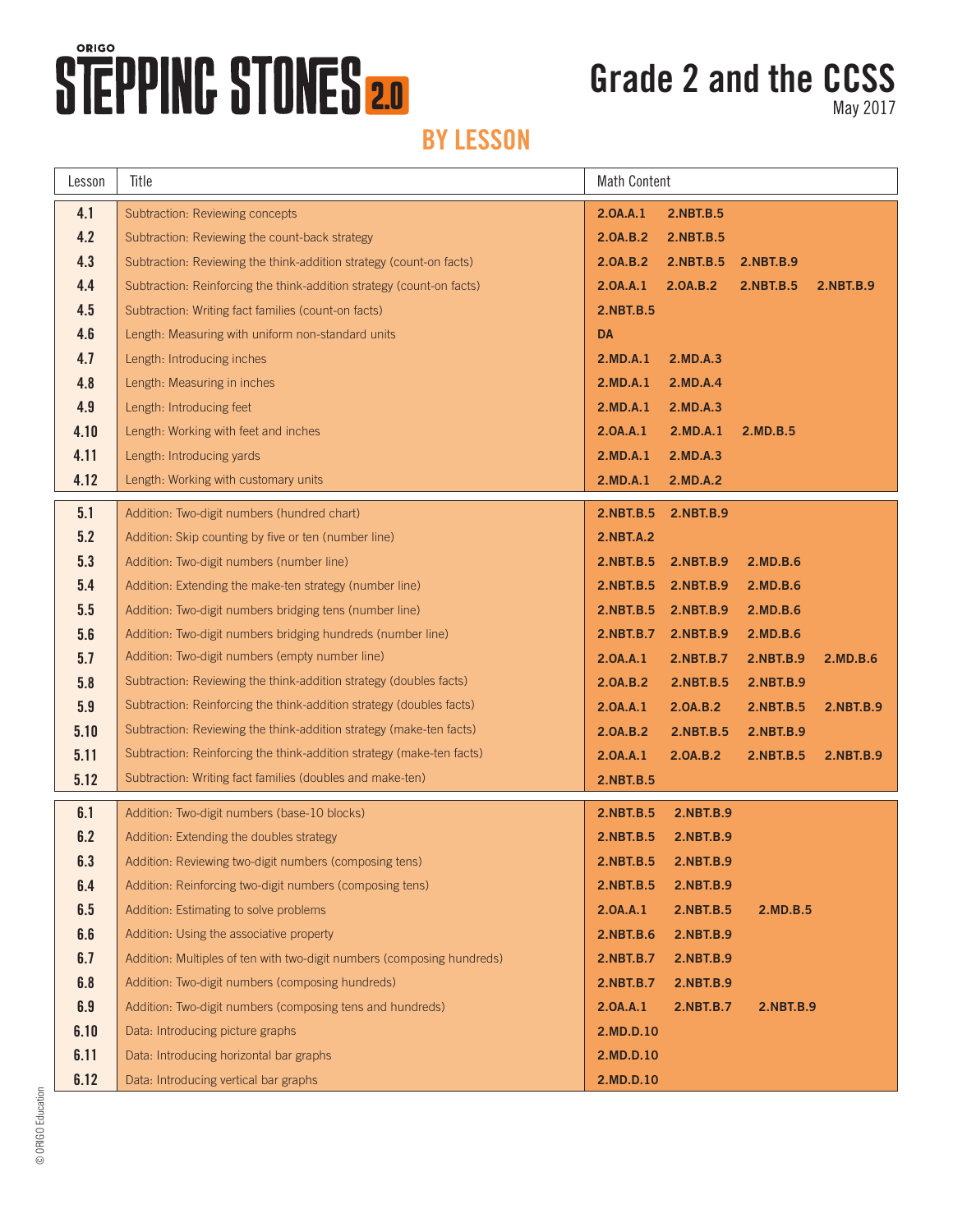# **STEPPING STONES 2.0**

### **Grade 2 and the CCSS**

May 2017

| Lesson | Title                                                                                      | <b>Math Content</b> |                  |                      |           |  |
|--------|--------------------------------------------------------------------------------------------|---------------------|------------------|----------------------|-----------|--|
| 7.1    | Subtraction: Reviewing two-digit numbers (hundred chart)                                   | 2.NBT.B.5           | 2.NBT.B.9        |                      |           |  |
| 7.2    | Subtraction: Two-digit numbers (number line)                                               | 2.NBT.B.5           | 2.NBT.B.9        | 2.MD.B.6             |           |  |
| 7.3    | Subtraction: One-digit numbers from two-digit numbers bridging tens (number line)          | 2.NBT.B.5           | 2.NBT.B.9        | 2.MD.B.6             |           |  |
| 7.4    | Subtraction: Counting back to subtract two-digit numbers bridging tens (number line)       | <b>2.NBT.B.5</b>    | <b>2.NBT.B.9</b> | 2.MD.B.6             |           |  |
| 7.5    | Subtraction: Counting on to subtract two-digit numbers bridging tens (number line)         | 2.NBT.B.5           | 2.NBT.B.9        | 2.MD.B.6             |           |  |
| 7.6    | Subtraction: Reinforcing the count-on strategy bridging tens                               | 2.NBT.B.5           | 2.NBT.B.9        | 2.MD.B.6             |           |  |
| 7.7    | Subtraction: Two-digit numbers from three-digit numbers (bridging 100)                     | 2.NBT.B.5           | 2.NBT.B.9        | 2.MD.B.6             |           |  |
| 7.8    | Subtraction: Solving word problems                                                         | 2.0A.A.1            |                  |                      |           |  |
| 7.9    | 2D shapes: Identifying polygons                                                            | 2.G.A.1             |                  |                      |           |  |
| 7.10   | 2D shapes: Identifying quadrilaterals                                                      | 2.G.A.1             |                  |                      |           |  |
| 7.11   | 2D shapes: Working with polygons                                                           | 2.G.A.1             |                  |                      |           |  |
| 7.12   | 2D shapes: Drawing polygons                                                                | 2.G.A.1             |                  |                      |           |  |
| 8.1    | Subtraction: Composing and decomposing two-digit numbers                                   | <b>DA</b>           |                  |                      |           |  |
| 8.2    | Subtraction: Two-digit numbers (base-10 blocks)                                            | 2.NBT.B.5           | 2.NBT.B.9        |                      |           |  |
| 8.3    | Subtraction: Two-digit numbers (decomposing tens)                                          | 2.NBT.B.5           | <b>2.NBT.B.9</b> |                      |           |  |
| 8.4    | Subtraction: Reinforcing two-digit numbers (decomposing tens)                              | 2.NBT.B.5           | 2.NBT.B.9        |                      |           |  |
| 8.5    | Subtraction: Estimating to solve problems                                                  | 2.0A.A.1            | 2.NBT.B.5        |                      |           |  |
| 8.6    | Subtraction: Two-digit numbers from three-digit numbers (decomposing tens)                 | 2.NBT.A.1           | 2.NBT.A.1a       | 2.NBT.B.7            | 2.NBT.B.9 |  |
| 8.7    | Subtraction: Two-digit multiples of ten from three-digit numbers<br>(decomposing hundreds) | 2.NBT.A.1           |                  | 2.NBT.A.1a 2.NBT.B.7 | 2.NBT.B.9 |  |
| 8.8    | Subtraction: Two-digit numbers from three-digit numbers (decomposing hundreds)             | 2.NBT.A.1           | 2.NBT.A.1a       | 2.NBT.B.7            | 2.NBT.B.9 |  |
| 8.9    | Time: Identifying five-minute intervals                                                    | 2.MD.C.7            |                  |                      |           |  |
| 8.10   | Time: Working with five-minute intervals                                                   | 2.MD.C.7            |                  |                      |           |  |
| 8.11   | Time: Introducing quarter-past the hour                                                    | 2.MD.C.7            |                  |                      |           |  |
| 8.12   | Time: Identifying and recording time using a.m. and p.m.                                   | 2.MD.C.7            |                  |                      |           |  |
| 9.1    | Addition: Extending the count-on strategy to three-digit numbers                           | 2.NBT.B.7           | 2.NBT.B.9        |                      |           |  |
| 9.2    | Addition: Two- and three-digit numbers                                                     | 2.NBT.B.7           | 2.NBT.B.9        |                      |           |  |
| 9.3    | Addition: Three-digit numbers                                                              | 2.NBT.B.7           | <b>2.NBT.B.9</b> |                      |           |  |
| 9.4    | Addition: Composing three-digit numbers                                                    | <b>2.NBT.A.1</b>    | 2.NBT.A.1a       |                      |           |  |
| 9.5    | Addition: One- and three-digit numbers (composing tens)                                    | 2.NBT.B.7           | 2.NBT.B.9        |                      |           |  |
| 9.6    | Addition: Two- and three-digit numbers (composing tens and hundreds)                       | 2.NBT.A.1           | 2.NBT.A.1a       | 2.NBT.B.7            | 2.NBT.B.9 |  |
| 9.7    | Addition: Three-digit numbers (composing tens and hundreds)                                | 2.NBT.A.1           | 2.NBT.A.1a       | 2.NBT.B.7            | 2.NBT.B.9 |  |
| 9.8    | Addition: Reinforcing three-digit numbers                                                  | <b>2.NBT.A.1</b>    | 2.NBT.A.1a       | <b>2.NBT.B.7</b>     | 2.NBT.B.9 |  |
| 9.9    | Length: Introducing centimeters                                                            | 2.MD.A.1            |                  |                      |           |  |
| 9.10   | Length: Working with centimeters                                                           | 2.MD.A.1            | 2.MD.A.2         | 2.MD.A.3             |           |  |
| 9.11   | Length: Introducing meters                                                                 | 2.MD.A.1            | 2.MD.A.3         | 2.MD.D.10            |           |  |
| 9.12   | Length/data: Using line plots to record length                                             | 2.MD.A.1            | 2.MD.D.9         |                      |           |  |